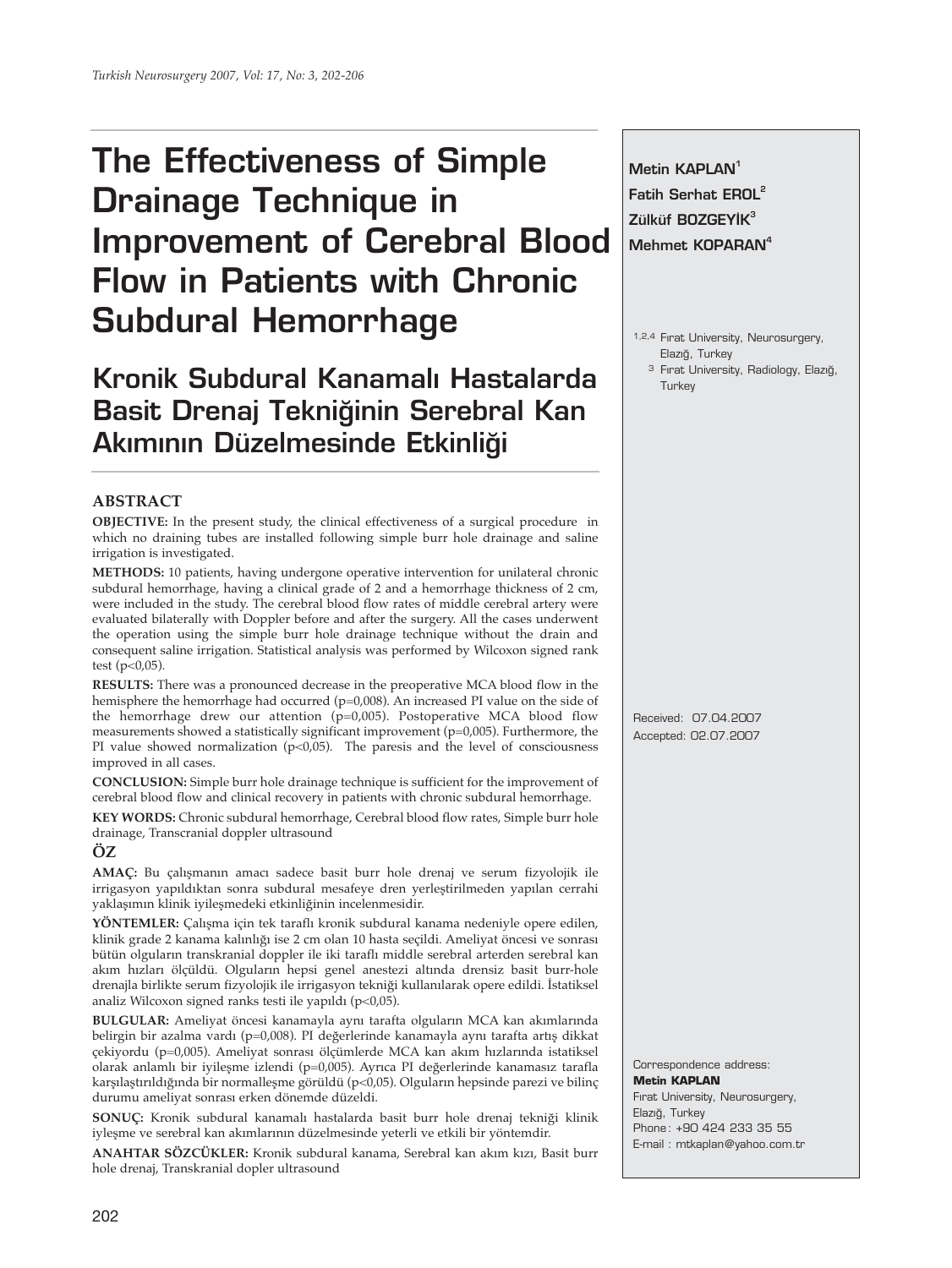#### **INTRODUCTION**

Different surgical procedures are currently utilized for the treatment of chronic subdural hemorrhage. Craniotomies have recently been replaced by drainage techniques with burr holes. Installation of a temporary drainage tube following burr hole drainage is still a subject of debate [1]. The physiopathology of the neurological picture in chronic subdural hemorrhage is characterized by the decrease in cerebral blood flow rates. In the present study, the clinical effectiveness of a surgical procedure, in which no draining tubes are installed following simple burr hole drainage and saline irrigation, is investigated.

#### **MATERIALS AND METHODS**

10 patients, having undergone operative intervention for unilateral chronic subdural hemorrhage in our clinic in 2005-2006, with a clinical grade of 2 [2] and a hemorrhage thickness of ?2 cm, were included in the study. All the patients had decreased middle cerebral artery (MCA) blood flow in the ipsilateral side of the hemorrhage and their pulsatility index (PI) values were increased. The data of the cases according to age, sex, clinical grade and CT images [3] are displayed in Table I.

The cerebral blood flow rates in all patients were evaluated by transcranial Doppler ultrasound before and after the surgery. Transcranial Doppler ultrasound was performed after a 5-minute rest in the supine position. The middle cerebral arteries were evaluated bilaterally during examination with Doppler. For this purpose, a Toshiba Applio SSA 770A/80 (Tokyo, Japan) device, which was available in our clinic, was used. Transcranial Doppler examination of MCAs was performed by a 2-3 MHz sector probe with color Doppler technique using a temporal window and transtemporal perspective. The peak systolic flow rate and PI of MCA were measured in the transcranial examination. Measurements were performed by the automated measurement technique of the device on the wave in which the flow pattern was most clearly observed.

All the cases underwent the operation using the simple burr hole drainage technique without the drain and consequent saline irrigation under general anesthesia. Taking into consideration the fact that the drain system placed following burr hole drainage is generally kept in place for two days in patients with chronic subdural hemorrhage, the postoperative cerebral blood flow rate measurements were performed on the 3rd day. Table II presents the preoperative and postoperative cerebral blood flow rates. The degree of clinical recovery and the improvement in blood flow rates were evaluated. Statistical analysis was performed by Wilcoxon signed rank test for dependent variables (p<0,05).

#### **RESULTS**

There was a pronounced decrease in the preoperative MCA blood flow in the hemisphere the hemorrhage had occurred (p=0,008). An increased PI

|                |     | <b>CT Findings</b>  |                    |                            |                  |                |  |  |
|----------------|-----|---------------------|--------------------|----------------------------|------------------|----------------|--|--|
| Case No:       | Age | Location<br>Density |                    | Shift                      | <b>Thickness</b> | Clinical Grade |  |  |
| 1              | 66  | R FP                | Mixed              | $++$                       | 3.5 cm           | $\overline{2}$ |  |  |
| $\overline{2}$ | 73  | L FP                | Hypodense          | $++$                       | 3 cm             | $\overline{2}$ |  |  |
| $\mathfrak{Z}$ | 76  | $R$ $FP$            | Mixed              | $2.3 \text{ cm}$<br>$^{+}$ |                  | 2              |  |  |
| $\overline{4}$ | 73  | R FT                | Isodense<br>$^{+}$ |                            | $2.2 \text{ cm}$ | $\overline{2}$ |  |  |
| 5              | 76  | L FT                | Hypodense          | $++$                       | $3 \text{ cm}$   | 2              |  |  |
| 6              | 43  | R FP                | Hypodense          | $++$                       | $2 \text{ cm}$   | $\overline{2}$ |  |  |
| 7              | 71  | L FT                | Hypodense          | $++$                       | $3 \text{ cm}$   | $\overline{2}$ |  |  |
| 8              | 69  | L FP                | Isodense<br>$^{+}$ |                            | 2.5 cm           | $\overline{2}$ |  |  |
| 9              | 41  | $R$ $FP$            | hypodense          | $++$                       | 2.4 cm           | $\overline{2}$ |  |  |
| 10             | 69  | L FT                | Isodense           |                            | $2 \text{ cm}$   | $\overline{2}$ |  |  |

**Table I:** The data of the cases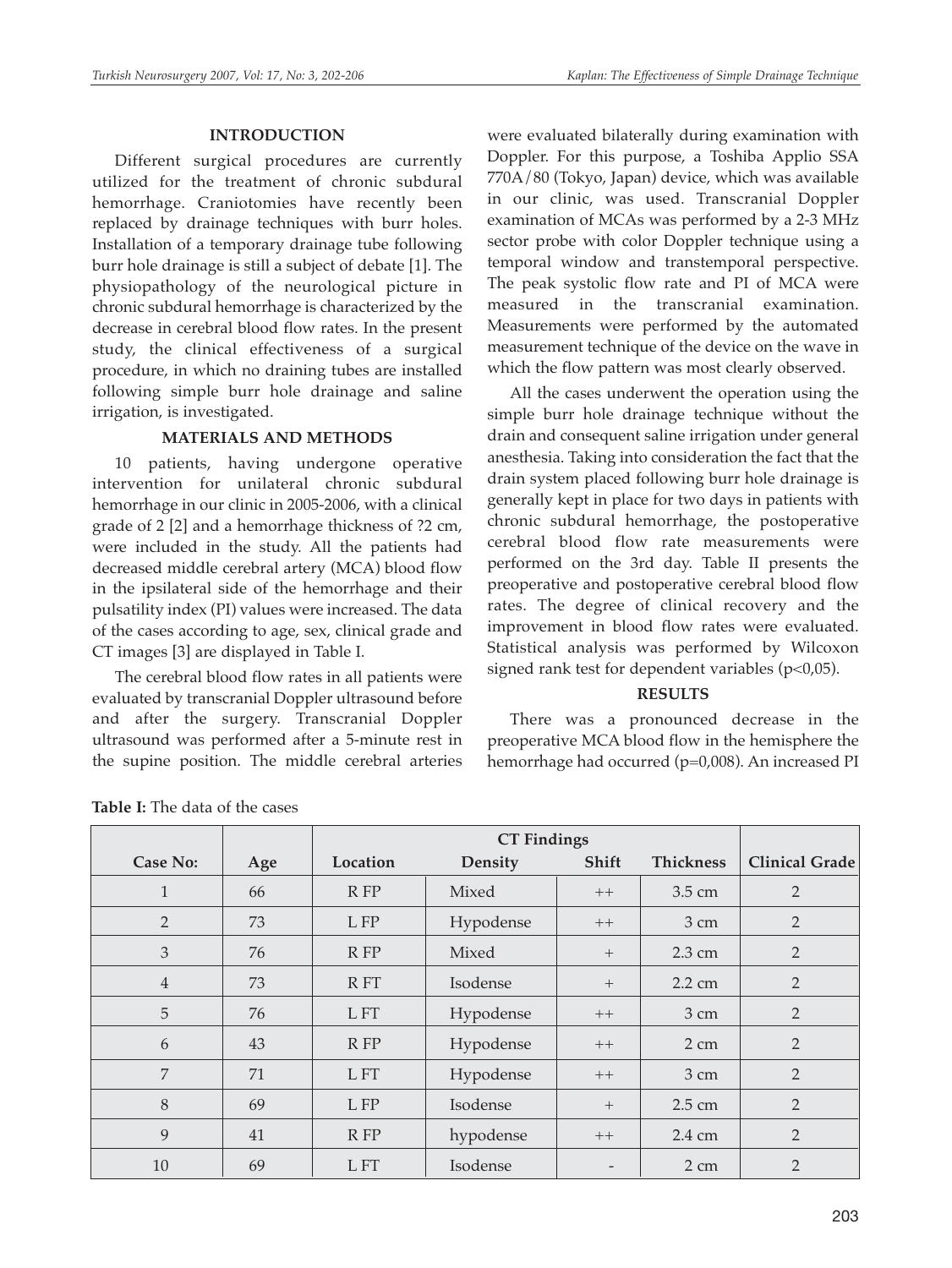| Preoperative             |                                                |                                                  |                                        |                              | Postoperative                                  |                                     |                                        |                              |
|--------------------------|------------------------------------------------|--------------------------------------------------|----------------------------------------|------------------------------|------------------------------------------------|-------------------------------------|----------------------------------------|------------------------------|
| <b>CASE</b><br><b>NO</b> | $\mathbb{R}$<br><b>MCA</b><br>peak<br>systolic | $\mathbf{I}$ .<br><b>MCA</b><br>peak<br>systolic | $\mathbf R$<br><b>MCA</b><br><b>PI</b> | L<br><b>MCA</b><br><b>PI</b> | $\mathbb{R}$<br><b>MCA</b><br>peak<br>systolic | L<br><b>MCA</b><br>peak<br>systolic | $\mathbf R$<br><b>MCA</b><br><b>PI</b> | L<br><b>MCA</b><br><b>PI</b> |
| $\mathbf{1}$             | 73.2                                           | 111.2                                            | 1.30                                   | 1.16                         | 123.9                                          | 100.3                               | 1.28                                   | 1.36                         |
| $\overline{2}$           | 73.9                                           | 57.7                                             | 1.10                                   | 1.20                         | 90.9                                           | 86.1                                | 0.81                                   | 1.18                         |
| 3                        | 41.2                                           | 67.6                                             | 1.15                                   | 0.86                         | 71.5                                           | 70.9                                | 0.77                                   | 0.76                         |
| $\overline{4}$           | 58.4                                           | 105.2                                            | 0.91                                   | 1.06                         | 79.7                                           | 89.9                                | 0.93                                   | 1.13                         |
| 5                        | 86.2                                           | 83.1                                             | 0.77                                   | 0.96                         | 86.9                                           | 113.9                               | 1.32                                   | 1.16                         |
| 6                        | 56.2                                           | 81.7                                             | 0.94                                   | 0.78                         | 135.0                                          | 103.7                               | 1.03                                   | 1.03                         |
| 7                        | 104.4                                          | 82.8                                             | 0.98                                   | 1.30                         | 101.0                                          | 98.8                                | 0.96                                   | 1.02                         |
| 8                        | 87.2                                           | 44.7                                             | 1.15                                   | 1.23                         | 111.2                                          | 123.2                               | 1.02                                   | 1.07                         |
| 9                        | 78.4                                           | 110.0                                            | 0.85                                   | 0.79                         | 93.5                                           | 97.0                                | 0.72                                   | 0.70                         |
| 10                       | 87.2                                           | 72.4                                             | 0.67                                   | 0.68                         | 84.5                                           | 81.4                                | 0.95                                   | 0.91                         |

**Table II:** The preoperative and postoperative cerebral blood flow rates. **R;** Right, **L**; left, **MCA**; Middle cerebral artery, **PI**; pulsatility index

value on the side of the hemorrhage drew our attention ( $p=0,005$ ). Postoperative MCA blood flow measurements showed a statistically significant improvement (p=0,005). Furthermore, the PI value showed normalization, when compared with the contra lateral non-hemorrhagic side (p<0,05) (Graphic 1).



**Graphic 1:** PrHS PI; preoperative hemorrhagic side pulsatility index, PrNHS PI; preoperative nonhemorrhagic side pulsatility index, PoNHS PI; postoperative non-hemorrhagic side pulsatility index, PoHS PI; postoperative hemorrhagic side pulsatility index.

The paresis and the level of consciousness improved in the early postoperative period in all cases. Despite a decrease in severity, headache persisted in two patients. These two patients did not have any headache symptoms a month later on examination. On control tomographies performed a month later, the hemorrhage was seen to have completely resorbed in all patients. No recurrences were seen in any patients.

## **DISCUSSION**

The cerebral blood flow in patients with chronic subdural hemorrhage (CSH) is decreased due to shifting and distortion of the brain caused by the local compressing effect of the hemorrhage [4, 5]. The decrease in cerebral blood flow is more pronounced in the central parts. Although the blood flow to the cortical areas is also decreased, the clinical picture is thought to be due to involvement of the central parts [6]. However, the clinical grade and the decrease in the cerebral blood flow do not exhibit a linear relationship [7], due to utilization of compensatory mechanisms in these patients, which occur in order to keep the cerebral blood flow within normal limits. Maintenance of cerebral perfusion pressure is the major issue; however, raising the cerebral blood flow by peripheral vasodilatation is not always possible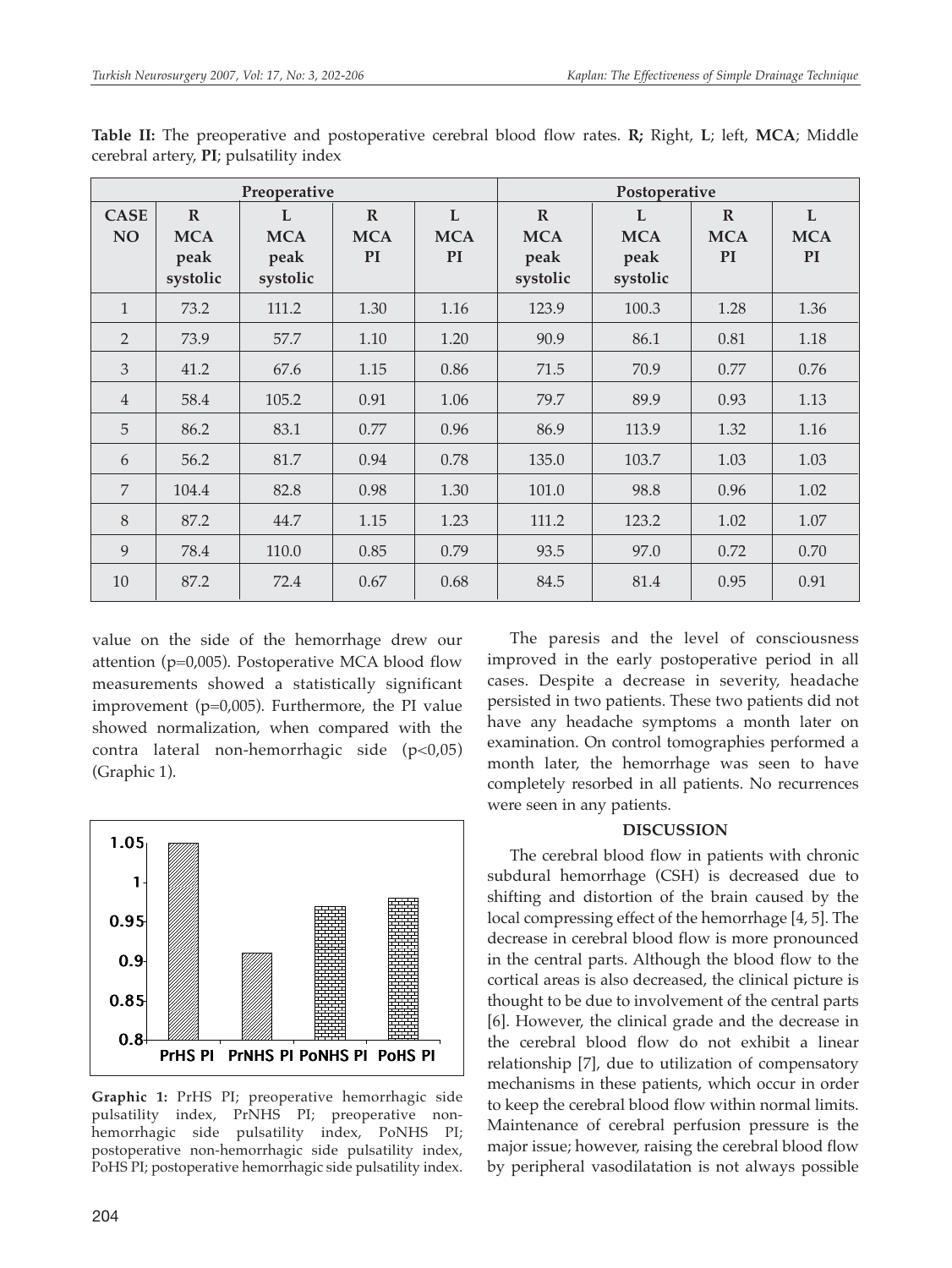in cases with significantly decreased MCA blood flow due to central shifting. At this stage, peripheral vascular resistance should increase in order to maintain the cerebral perfusion pressure. The increase in the PI value indicates an increase in the peripheral vascular resistance [8, 9]. Therefore, we suggest that the normalization of the PI value, which is an indicator of the activation of compensatory mechanisms, is an important criterion in evaluating the effectiveness of the surgical technique on recovery [10].

A hematoma located in the subdural space constitutes an effective force on the cerebral parenchyma (pathological forces), causing displacement of cerebral structures and decrease in cerebral blood flow. The cerebral parenchyma applies a reaction force in accordance with the action-reaction law (Figure 1). This reaction force is the basic force, which provides the drainage of the blood through the burr hole. Additionally, physiological force vectors, initially present in the normal individual, which affect the CSF pressure (priori-physiological forces), also contribute (Figure 2). The intracranial pressure is increased in patients with chronic subdural hemorrhage due to the spaceoccupying effect of bleeding, whereas the priori forces are decreased due to decreased cerebral blood flow. Therefore, it is clinically observed during drainage that the cerebral tissue cannot sufficiently expand and refill the space created by the hematoma in the early period. In the technique we use, passive



Figure 1: Action forces of hemorrhage (white arrows), which provide the drainage of the blood through the burr hole (black arrows).



**Figure 2:** Physiological force vectors, initially present in the normal individual, which affect the CSF pressure (arrows).

drainage of the blood in the subdural space is provided mainly by the effect of pathological forces and partially by the effect of priori forces. Passive drainage continues until a balance between intracranial and extracranial pressure is established. This balance means that the space-occupying effect of the hematoma has subsided. The improvement in the mean blood flow rates in all of our patients proves the disappearance of the hematoma. Additionally, amelioration of the elevated PI value, which indicates the activation of the compensatory mechanisms, is another supportive finding.

In conclusion, we would like to state that the technique in which the surgery for chronic subdural hemorrhage is performed by simple burr hole drainage and saline irrigation without the use of a drain system is sufficient for improvement of cerebral blood flow rates and clinical recovery.

#### **REFERENCES**

- 1. Erol FS, Topsakal C, Ozveren MF, Kaplan M, Tiftikci M. Irrigation vs. closed drainage in the treatment of chronic subdural hematoma. J Clin Neurosci 2005;12: 261–63.
- 2. Erol FS, Uysal H, Ergun U, Barisci N, Serhatlıoglu S, Hardalac F. Prediction of minor head injured patients using logistic regression and MLP neural network. J Med Syst 2005;29(3): 205–15.
- 3. Kaplan M, Berilgen S, Erol FS, Artas H, Serhatlioglu S, Ozveren MF. Relationship between clinical grade, cerebral blood flow, and electroencephalographıc alterations in patients with chronic subdural haemorrhage. Neurosurg Q 2006;16(4): 157-60.